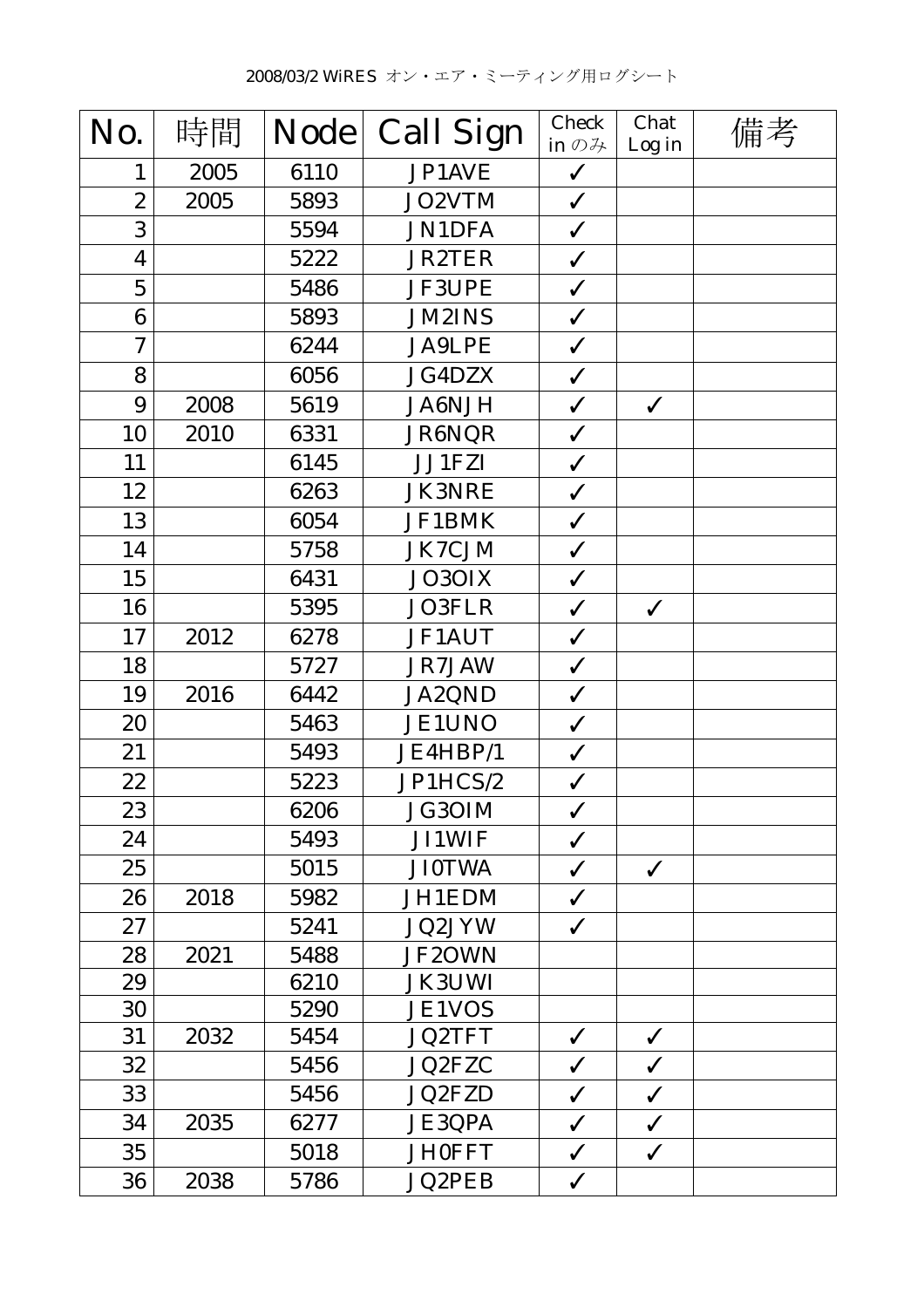| 37 |      | 5921 | <b>JR9BTZ</b> | $\checkmark$ |  |
|----|------|------|---------------|--------------|--|
| 38 |      | 6030 | <b>JA1LJF</b> | $\checkmark$ |  |
| 39 |      | 5768 | <b>JE7MYQ</b> | $\checkmark$ |  |
| 40 |      | 5138 | JI1CJJ/6      |              |  |
| 41 |      | 6322 | 7N1KHJ        | $\checkmark$ |  |
| 42 | 2045 | 6407 | JM2GSQ        | $\checkmark$ |  |
| 43 |      | 5577 | <b>JA2PIT</b> | $\checkmark$ |  |
| 44 |      | 5123 | <b>JN1WTK</b> | $\checkmark$ |  |
| 45 |      | 5982 | <b>JM1IIP</b> | $\checkmark$ |  |
| 46 |      | 6202 | <b>JA1PVV</b> | $\checkmark$ |  |
| 47 |      | 6413 | JF9MSO        | $\checkmark$ |  |
| 48 | 2049 | 6077 | <b>7K2OCK</b> | $\checkmark$ |  |
| 49 |      | 5161 | <b>JM1WJI</b> | $\checkmark$ |  |
| 50 |      | 6081 | <b>JR3ROY</b> | $\checkmark$ |  |
| 51 |      | 5190 | <b>JG1SIS</b> | $\checkmark$ |  |
| 52 |      | 5594 | JG1GCO        | $\checkmark$ |  |
| 53 | 2052 | 6429 | JH3PYJ        | $\checkmark$ |  |
| 54 |      | 5922 | JE1TEH/9      | $\checkmark$ |  |
| 55 |      | 5587 | <b>JL8HEJ</b> | $\checkmark$ |  |
| 56 |      | 5889 | <b>JE1IUG</b> | $\checkmark$ |  |
| 57 |      | 5250 | JQ1AHZ/6      | $\checkmark$ |  |
| 58 |      | 5792 | 7N4SEJ        | $\checkmark$ |  |
| 59 |      | 5620 | <b>JE6VDB</b> | $\checkmark$ |  |
| 60 | 2056 | 6161 | JH5DAH        | ✓            |  |
| 61 |      | 5026 | <b>JH0WYT</b> | $\checkmark$ |  |
| 62 |      | 5217 | <b>JA2TRK</b> | $\checkmark$ |  |
| 63 |      | 6148 | JE1CQJ        | $\checkmark$ |  |
| 64 | 2058 | 5936 | JH9GUP        | $\checkmark$ |  |
| 65 |      | 6310 | <b>JA9JQN</b> | $\checkmark$ |  |
| 66 |      | 5289 | <b>JL1PEE</b> | $\checkmark$ |  |
| 67 |      | 5480 | JE1HGZ/1      | $\checkmark$ |  |
| 68 | 2102 | 6396 | <b>JK1JIH</b> | $\checkmark$ |  |
| 69 |      | 5350 | <b>JG3EBB</b> | $\checkmark$ |  |
| 70 |      | 6155 | JR1BPO        | $\checkmark$ |  |
| 71 |      | 5563 | <b>JE9THN</b> | $\checkmark$ |  |
| 72 | 2105 | 5921 | <b>JE9HXD</b> | $\checkmark$ |  |
| 73 |      | 5584 | <b>JN2ESN</b> | $\checkmark$ |  |
| 74 |      | 6321 | JK1DOT/2      | $\checkmark$ |  |